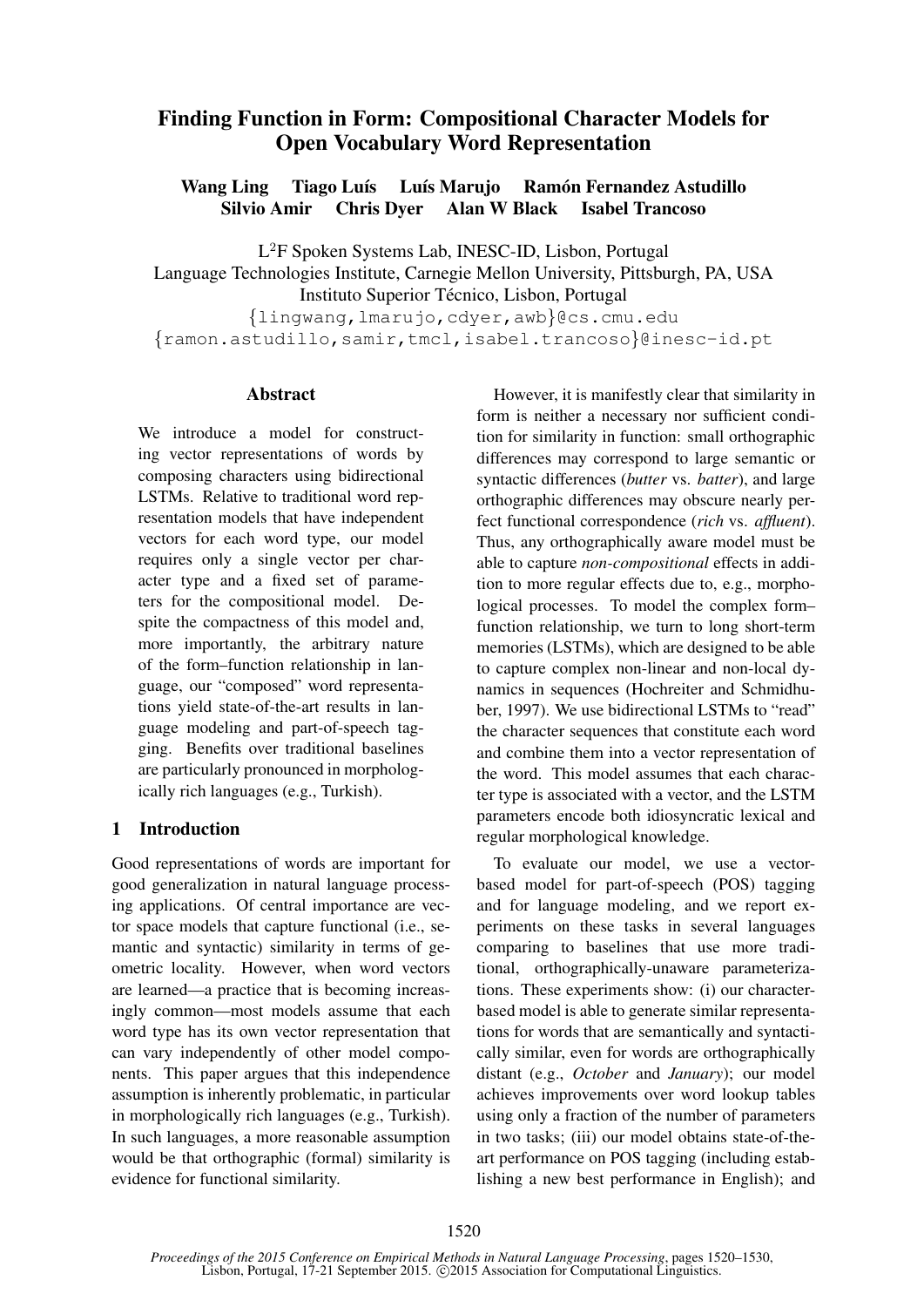(iv) performance improvements are especially dramatic in morphologically rich languages.

The paper is organized as follows: Section 2 presents our character-based model to generate word embeddings. Experiments on Language Modeling and POS tagging are described in Sections 4 and 5. We present related work in Section 6; and we conclude in Section 7.

# 2 Word Vectors and Wordless Word **Vectors**

It is commonplace to represent words as vectors. In contrast to naïve models in which all word types in a vocabulary  $V$  are equally different from each other, vector space models capture the intuition that words may be different or similar along a variety of dimensions. Learning vector representations of words by treating them as optimizable parameters in various kinds of language models has been found to be a remarkably effective means for generating vector representations that perform well in other tasks (Collobert et al., 2011; Kalchbrenner and Blunsom, 2013; Liu et al., 2014; Chen and Manning, 2014). Formally, such models define a matrix  $\mathbf{P} \in \mathbb{R}^{d \times |V|}$ , which contains d parameters for each word in the vocabulary  $V$ . For a given word type  $w \in V$ , a column is selected by right-multiplying P by a one-hot vector of length  $|V|$ , which we write  $\mathbf{1}_w$ , that is zero in every dimension except for the element corresponding to  $w$ . Thus,  $P$  is often referred to as word lookup table and we shall denote by  $\mathbf{e}^W_w \in \mathbb{R}^d$  the embedding obtained from a word lookup table for  $w$  as  $\mathbf{e}^W_w = \mathbf{P} \cdot \mathbf{1}_w.$  This allows tasks with low amounts of annotated data to be trained jointly with other tasks with large amounts of data and leverage the similarities in these tasks. A common practice to this end is to initialize the word lookup table with the parameters trained on an unsupervised task. Some examples of these include the skip- $n$ -gram and CBOW models of Mikolov et al. (2013).

#### 2.1 Problem: Independent Parameters

There are two practical problems with word lookup tables. Firstly, while they can be pretrained with large amounts of data to learn semantic and syntactic similarities between words, each vector is independent. That is, even though models based on word lookup tables are often observed to learn that *cats*, *kings* and *queens* exist in roughly the same linear correspondences to each

other as *cat*, *king* and *queen* do, the model does not represent the fact that adding an *s* at the end of the word is evidence for this transformation. This means that word lookup tables cannot generate representations for previously unseen words, such as *Frenchification*, even if the components, *French* and *-ification*, are observed in other contexts.

Second, even if copious data is available, it is impractical to actually store vectors for all word types. As each word type gets a set of parameters d, the total number of parameters is  $d \times |V|$ , where  $|V|$  is the size of the vocabulary. Even in relatively morphological poor English, the number of word types tends to scale to the order of hundreds of thousands, and in noisier domains, such as online data, the number of word types raises considerably. For instance, in the English wikipedia dump with 60 million sentences, there are approximately 20 million different lowercased and tokenized word types, each of which would need its own vector. Intuitively, it is not sensible to use the same number of parameters for each word type.

Finally, it is important to remark that it is uncontroversial among cognitive scientists that our lexicon is structured into related forms—i.e., their parameters are not independent. The wellknown "past tense debate" between connectionists and proponents of symbolic accounts concerns disagreements about how humans represent knowledge of inflectional processes (e.g., the formation of the English past tense), not whether such knowledge exists (Marslen-Wilson and Tyler, 1998).

#### 2.2 Solution: Compositional Models

Our solution to these problems is to construct a vector representation of a word by composing smaller pieces into a representation of the larger form. This idea has been explored in prior work by composing *morphemes* into representations of words (Luong et al., 2013; Botha and Blunsom, 2014; Soricut and Och, 2015). Morphemes are an ideal primitive for such a model since they are by definition—the minimal meaning-bearing (or syntax-bearing) units of language. The drawback to such approaches is they depend on a morphological analyzer.

In contrast, we would like to compose representations of *characters* into representations of words. However, the relationship between words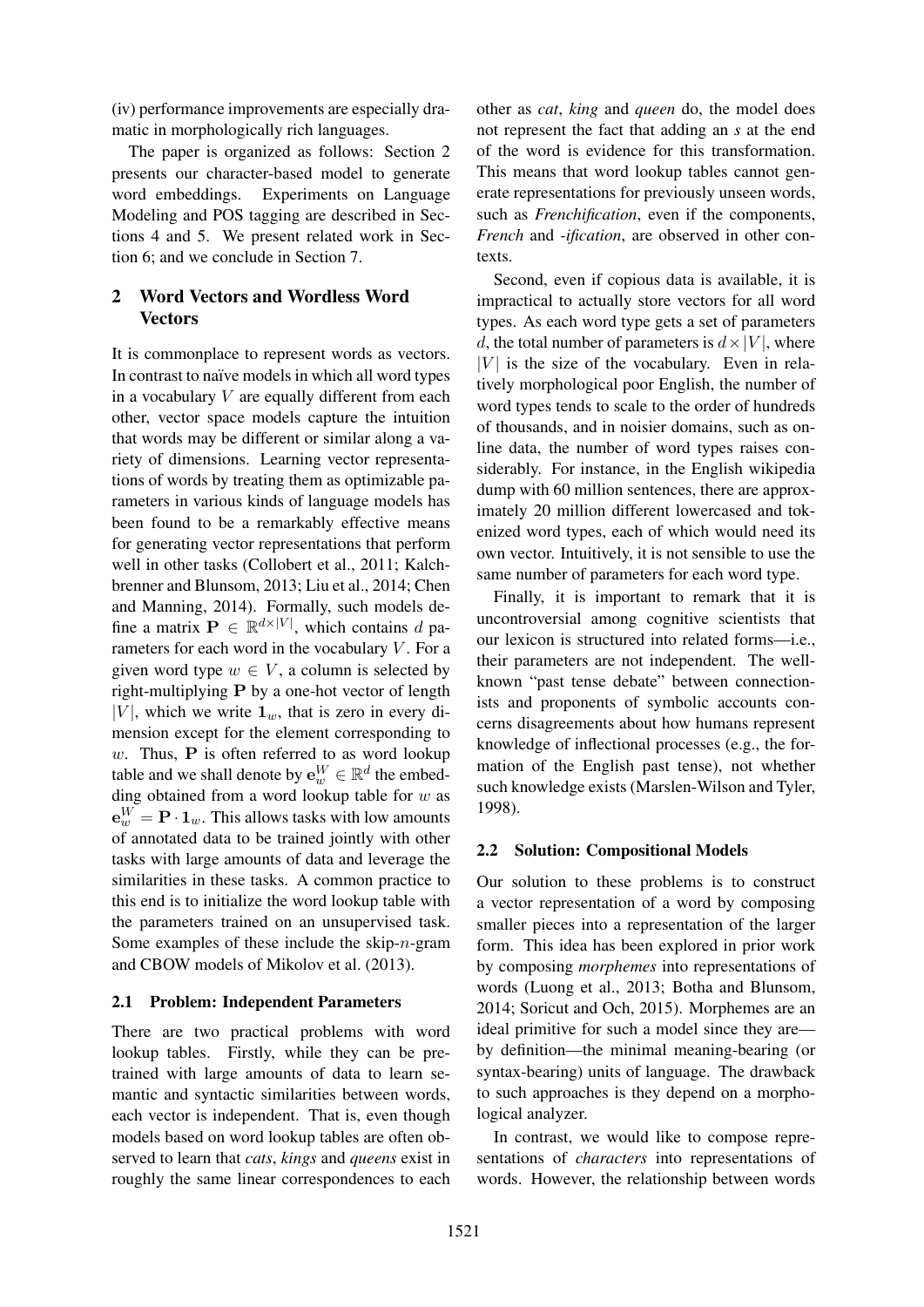forms and their meanings is non-trivial (de Saussure, 1916). While some compositional relationships exist, e.g., morphological processes such as adding *-ing* or *-ly* to a stem have relatively regular effects, many words with lexical similarities convey different meanings, such as, the word pairs  $lesson \iff lessen$  and *coarse*  $\iff course.$ 

### 3 C2W Model

Our compositional character to word (C2W) model is based on bidirectional LSTMs (Graves and Schmidhuber, 2005), which are able to learn complex non-local dependencies in sequence models. An illustration is shown in Figure 1. The input of the C2W model (illustrated on bottom) is a single word type  $w$ , and we wish to obtain is a d-dimensional vector used to represent  $w$ . This model shares the same input and output of a word lookup table (illustrated on top), allowing it to easily replace then in any network.

As input, we define an alphabet of characters C. For English, this vocabulary would contain an entry for each uppercase and lowercase letter as well as numbers and punctuation. The input word  $w$  is decomposed into a sequence of characters  $c_1, \ldots, c_m$ , where m is the length of w. Each  $c_i$ is defined as a one hot vector  $\mathbf{1}_{c_i}$ , with one on the index of  $c_i$  in vocabulary M. We define a projection layer  $P_C \in \mathbb{R}^{d_C \times |C|}$ , where  $d_C$  is the number of parameters for each character in the character set C. This of course just a character lookup table, and is used to capture similarities between characters in a language (e.g., vowels *vs*. consonants). Thus, we write the projection of each input character  $c_i$  as  $\mathbf{e}_{c_i} = \mathbf{P}_C \cdot \mathbf{1}_{c_i}$ .

Given the input vectors  $x_1, \ldots, x_m$ , a LSTM computes the state sequence  $\mathbf{h}_1, \ldots, \mathbf{h}_{m+1}$  by iteratively applying the following updates:

$$
\mathbf{i}_t = \sigma(\mathbf{W}_{ix}\mathbf{x}_t + \mathbf{W}_{ih}\mathbf{h}_{t-1} + \mathbf{W}_{ic}\mathbf{c}_{t-1} + \mathbf{b}_i)
$$
\n
$$
\mathbf{f}_t = \sigma(\mathbf{W}_{fx}\mathbf{x}_t + \mathbf{W}_{fh}\mathbf{h}_{t-1} + \mathbf{W}_{fc}\mathbf{c}_{t-1} + \mathbf{b}_f)
$$
\n
$$
\mathbf{c}_t = \mathbf{f}_t \odot \mathbf{c}_{t-1} +
$$
\n
$$
\mathbf{i}_t \odot \tanh(\mathbf{W}_{cx}\mathbf{x}_t + \mathbf{W}_{ch}\mathbf{h}_{t-1} + \mathbf{b}_c)
$$
\n
$$
\mathbf{o}_t = \sigma(\mathbf{W}_{ox}\mathbf{x}_t + \mathbf{W}_{oh}\mathbf{h}_{t-1} + \mathbf{W}_{oc}\mathbf{c}_t + \mathbf{b}_o)
$$
\n
$$
\mathbf{h}_t = \mathbf{o}_t \odot \tanh(\mathbf{c}_t),
$$

where  $\sigma$  is the component-wise logistic sigmoid function, and  $\odot$  is the component-wise (Hadamard) product. LSTMs define an extra cell memory  $c_t$ , which is combined linearly at each



Figure 1: Illustration of the word lookup tables (top) and the lexical Composition Model (bottom). Square boxes represent vectors of neuron activations. Shaded boxes indicate that a non-linearity.

timestamp  $t$ . The information that is propagated from  $c_{t-1}$  to  $c_t$  is controlled by the three gates  $\mathbf{i}_t$ ,  $f_t$ , and  $o_t$ , which determine the what to include from the input  $x_t$ , the what to forget from  $c_{t-1}$  and what is relevant to the current state  $h_t$ . We write W to refer to all parameters the LSTM ( $W_{ix}$ ,  $W_{fx}, b_f, \ldots$ ). Thus, given a sequence of character representations  $\mathbf{e}_{c_1}^C, \ldots, \mathbf{e}_{c_m}^C$  as input, the forward LSTM, yields the state sequence  $s_0^f$  $f_0^f,\ldots,\mathbf{s}_m^f,$ while the backward LSTM receives as input the reverse sequence, and yields states  $s_m^b, \ldots, s_0^b$ . Both LSTMs use a different set of parameters  $W<sup>f</sup>$  and  $W<sup>b</sup>$ . The representation of the word w is obtained by combining the forward and backward states:

$$
\mathbf{e}_w^C = \mathbf{D}^f \mathbf{s}_m^f + \mathbf{D}^b \mathbf{s}_0^b + \mathbf{b}_d,
$$

where  $\mathbf{D}^f$ ,  $\mathbf{D}^b$  and  $\mathbf{b}_d$  are parameters that deter-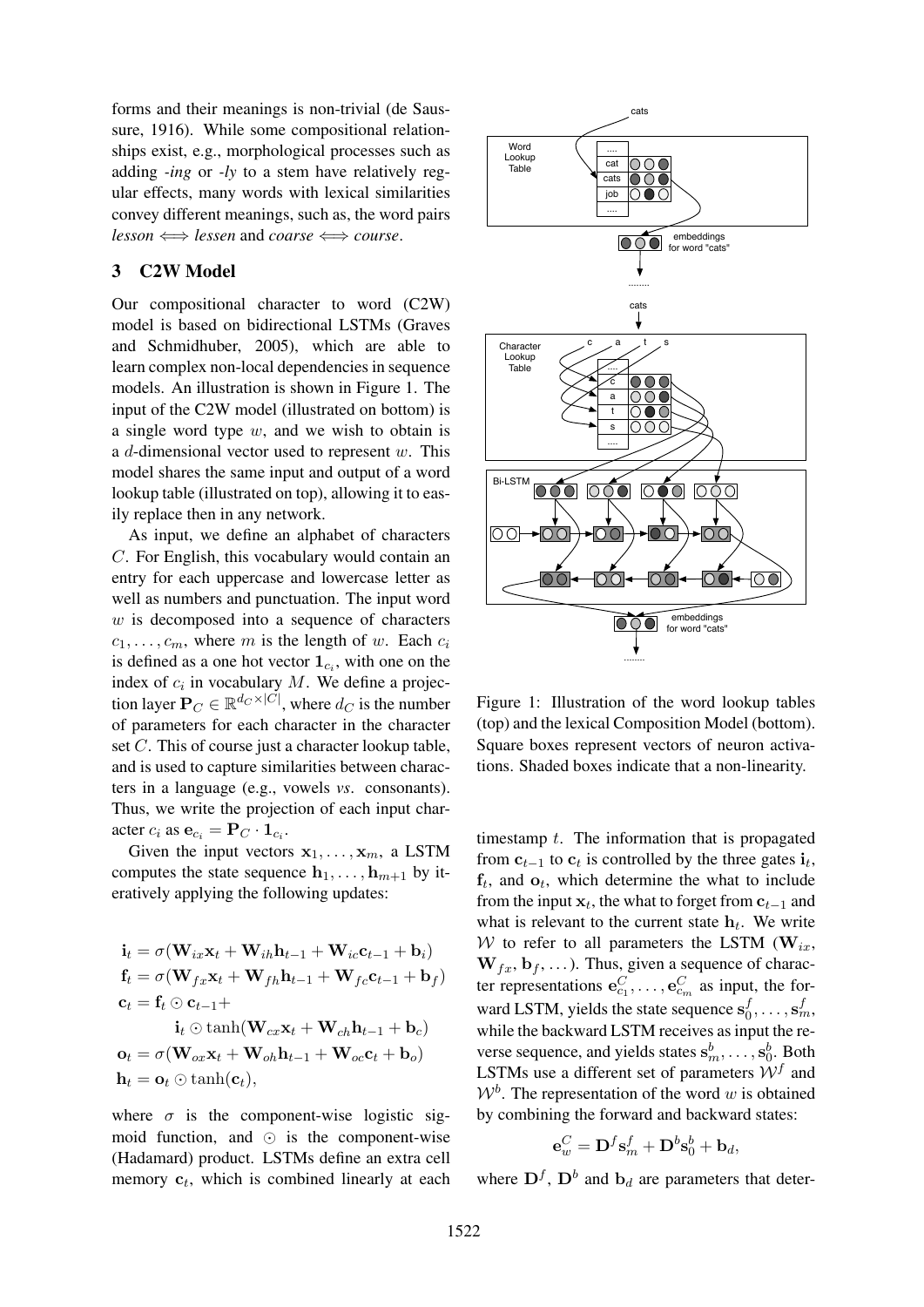mine how the states are combined.

**Caching for Efficiency.** Relative to  $e_w^W$ , computing  $e_w^C$  is computational expensive, as it requires two LSTMs traversals of length  $m$ . However,  $e_w^C$  only depends on the character sequence of that word, which means that unless the parameters are updated, it is possible to cache the value of  $e_w^C$  for each different w's that will be used repeatedly. Thus, the model can keep a list of the most frequently occurring word types in memory and run the compositional model only for rare words. Obviously, caching all words would yield the same performance as using a word lookup table  $\mathbf{e}^W_w$ , but also using the same amount of memory. Consequently, the number of word types used in cache can be adjusted to satisfy memory vs. performance requirements of a particular application.

At training time, when parameters are changing, repeated words within the same batch only need to be computed once, and the gradient at the output can be accumulated within the batch so that only one update needs to be done per word type. For this reason, it is preferable to define larger batches.

### 4 Experiments: Language Modeling

Our proposed model is similar to models used to compute composed representations of sentences from words (Cho et al., 2014; Li et al., 2015). However, the relationship between the meanings of individual words and the composite meaning of a phrase or sentence is arguably more regular than the relationship of representations of characters and the meaning of a word. Is our model capable of learning such an irregular relationship? We now explore this question empirically.

Language modeling is a task with many applications in NLP. An effective LM requires syntactic aspects of language to be modeled, such as word orderings (e.g., "John is smart" *vs*. "John smart is"), but also semantic aspects (e.g., "John ate fish" *vs*. "fish ate John"). Thus, if our C2W model only captures regular aspects of words, such as, prefixes and suffixes, the model will yield worse results compared to word lookup tables.

#### 4.1 Language Model

Language modeling amounts to learning a function that computes the log probability,  $\log p(\boldsymbol{w})$ , of a sentence  $w = (w_1, \ldots, w_n)$ . This quantity can be decomposed according to the chain rule into the sum of the conditional log probabilities

 $\sum_{i=1}^{n} \log p(w_i \mid w_1, \ldots, w_{i-1})$ . Our language model computes  $\log p(w_i \mid w_1, \ldots, w_{i-1})$  by composing representations of words  $w_1, \ldots, w_{i-1}$ using an recurrent LSTM model (Mikolov et al., 2010; Sundermeyer et al., 2012).

The model is illustrated in Figure 2, where we observe on the first level that each word  $w_i$  is projected into their word representations. This can be done by using word lookup tables  $\mathbf{e}_{w_i}^W$ , in which case, we will have a regular recurrent language model. To use our C2W model, we can simply replace the word lookup table with the model  $f(w_i) = \mathbf{e}_{w_i}^C$ . Each LSTM block  $\mathbf{s}_i$ , is used to predict word  $w_{i+1}$ . This is performed by projecting the  $s_i$  into a vector of size of the vocabulary V and performing a softmax.



Figure 2: Illustration of our neural network for Language Modeling.

The softmax is still simply a  $d \times V$  table, which encodes the likelihood of every word type in a given context, which is a closed-vocabulary model. Thus, at test time out-of-vocabulary (OOV) words cannot be addressed. A strategy that is generally applied is to prune the vocabulary  $V$  by replacing word types with lower frequencies as an OOV token. At test time, the probability of words not in vocabulary is estimated as the OOV token. Thus, depending on the number of word types that are pruned, the global perplexities may decrease, since there are fewer outcomes in the softmax, which makes the absolute value of perplexity not informative when comparing models of different vocabulary sizes. Yet, the relative perplexity between different models indicates which models can better predict words based on their contexts.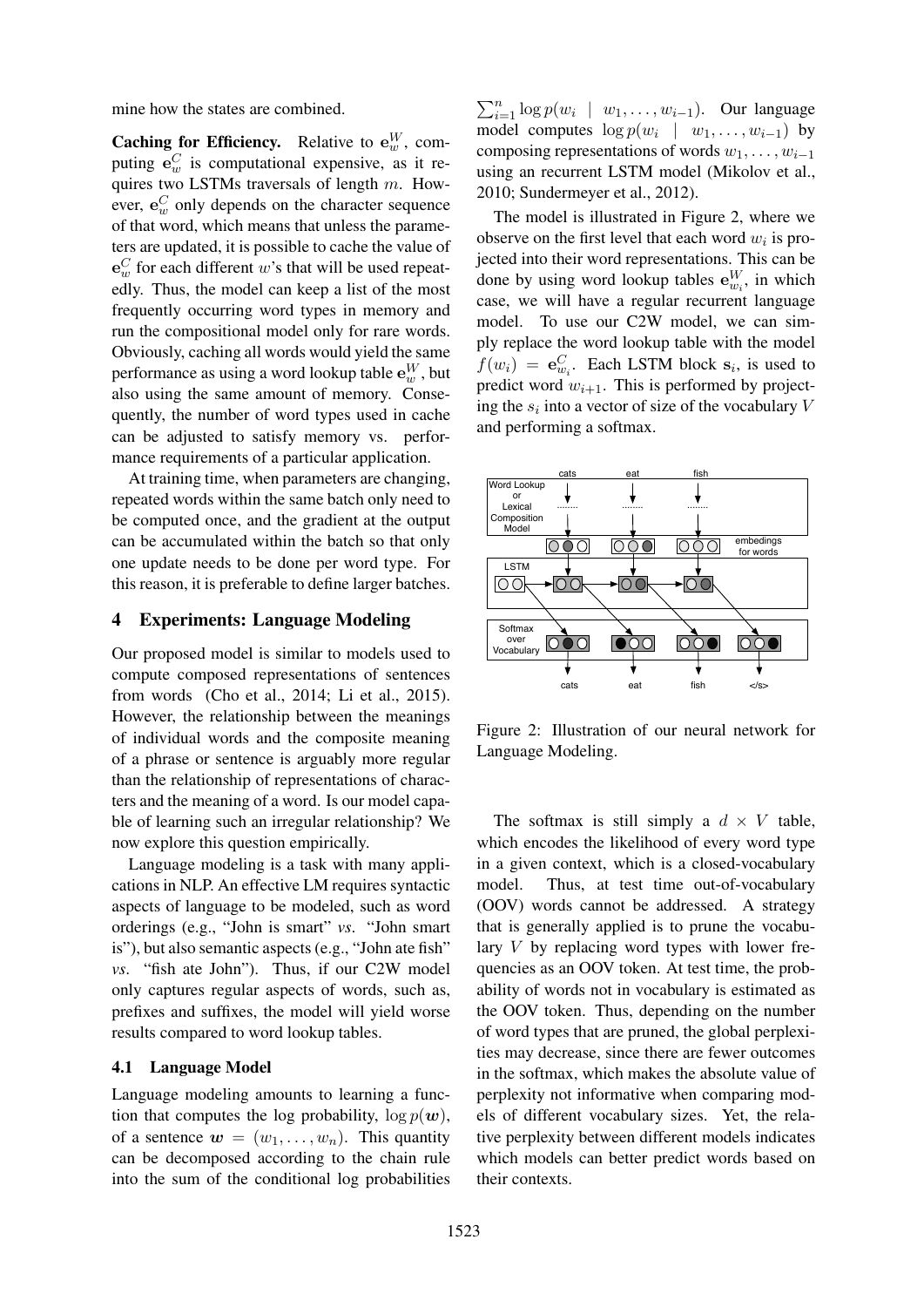To address OOV words in the baseline setup, these are replaced by an unknown token, and also associated with a set of embeddings. During training, word types that occur once are replaced with the unknown token stochastically with 0.5 probability. The same process is applied at the character level for the C2W model.

### 4.2 Experiments

Datasets We look at the language model performance on English, Portuguese, Catalan, German and Turkish, which have a broad range of morphological typologies. While all these languages contain inflections, in agglutinative languages affixes tend to be unchanged, while in fusional languages they are not. For each language, Wikipedia articles were randomly extracted until 1 million words are obtained and these were used for training. For development and testing, we extracted an additional set of 20,000 words.

Setup We define the size of the word representation  $d$  to 50. In the C2W model requires setting the dimensionality of characters  $d_C$  and current states  $d_{CS}$ . We set  $d_C = 50$  and  $d_{CS} = 150$ . Each LSTM state used in the language model sequence  $s_i$  is set to 150 for both states and cell memories. Training is performed with mini-batch gradient descent with 100 sentences. The learning rate and momentum were set to 0.2 and 0.95. The softmax over words is always performed on lowercased words. We restrict the output vocabulary to the most frequent 5000 words. Remaining word types will be replaced by an unknown token, which must also be predicted. The word representation layer is still performed over all word types (i.e., completely open vocabulary). When using word lookup tables, the input words are also lowercased, as this setup produces the best results. In the C2W, case information is preserved.

Evaluation is performed by computing the perplexities over the test data, and the parameters that yield the highest perplexity over the development data are used.

Perplexities Perplexities over the testset are reported on Table 4. From these results, we can see that in general, it is clear that C2W always outperforms word lookup tables (row "Word"), and that improvements are especially pronounced in Turkish, which is a highly morphological language, where word meanings differ radically depending

|             | Fusional |       |       | Agglutinative |       |
|-------------|----------|-------|-------|---------------|-------|
| Perplexity  | EN       | PT    | CA    | DE.           | TR    |
| 5-gram KN   | 70.72    | 58.73 | 39.83 | 59.07         | 52.87 |
| Word        | 59.38    | 46.17 | 35.34 | 43.02         | 44.01 |
| C2W         | 57.39    | 40.92 | 34.92 | 41.94         | 32.88 |
| #Parameters |          |       |       |               |       |
| Word        | 4.3M     | 4.2M  | 4.3M  | 6.3M          | 5.7M  |
| C2W         | 180K     | 178K  | 182K  | 183K          | 174K  |

Table 1: Language Modeling Results

on the suffixes used (*evde*  $\rightarrow$  *in the house vs. ev* $den \rightarrow from the house$ ).

Number of Parameters As for the number of parameters (illustrated for block "#Parameters"), the number of parameters in word lookup tables is  $V \times d$ . If a language contains 80,000 word types (a conservative estimate in morphologically rich languages), 4 million parameters would be necessary. On the other hand, the compositional model consists of 8 matrices of dimensions  $d_{CS} \times d_C + 2d_{CS}$ . Additionally, there is also the matrix that combines the forward and backward states of size  $d \times 2d_{CS}$ . Thus, the number of parameters is roughly 150,000 parameters—substantially fewer. This model also needs a character lookup table with  $d_C$  parameters for each entry. For English, there are 618 characters, for an additional 30,900 parameters. So the total number of parameters for English is roughly 180,000 parameters (2 to 3 parameters per word type), which is an order of magnitude lower than word lookup tables.

Performance As for efficiency, both representations can label sentences at a rate of approximately 300 words per second during training. While this is surprising, due to the fact that the C2W model requires a composition over characters, the main bottleneck of the system is the softmax over the vocabulary. Furthermore, caching is used to avoid composing the same word type twice in the same batch. This shows that the C2W model, is relatively fast compared operations such as a softmax.

Representations of (nonce) words While is is promising that the model is not simply learning lexical features, what is most interesting is that the model can propose embeddings for nonce words, in stark contrast to the situation observed with lookup table models. We show the 5-most-similar in-vocabulary words (measured with cosine similarity) as computed by our character model on two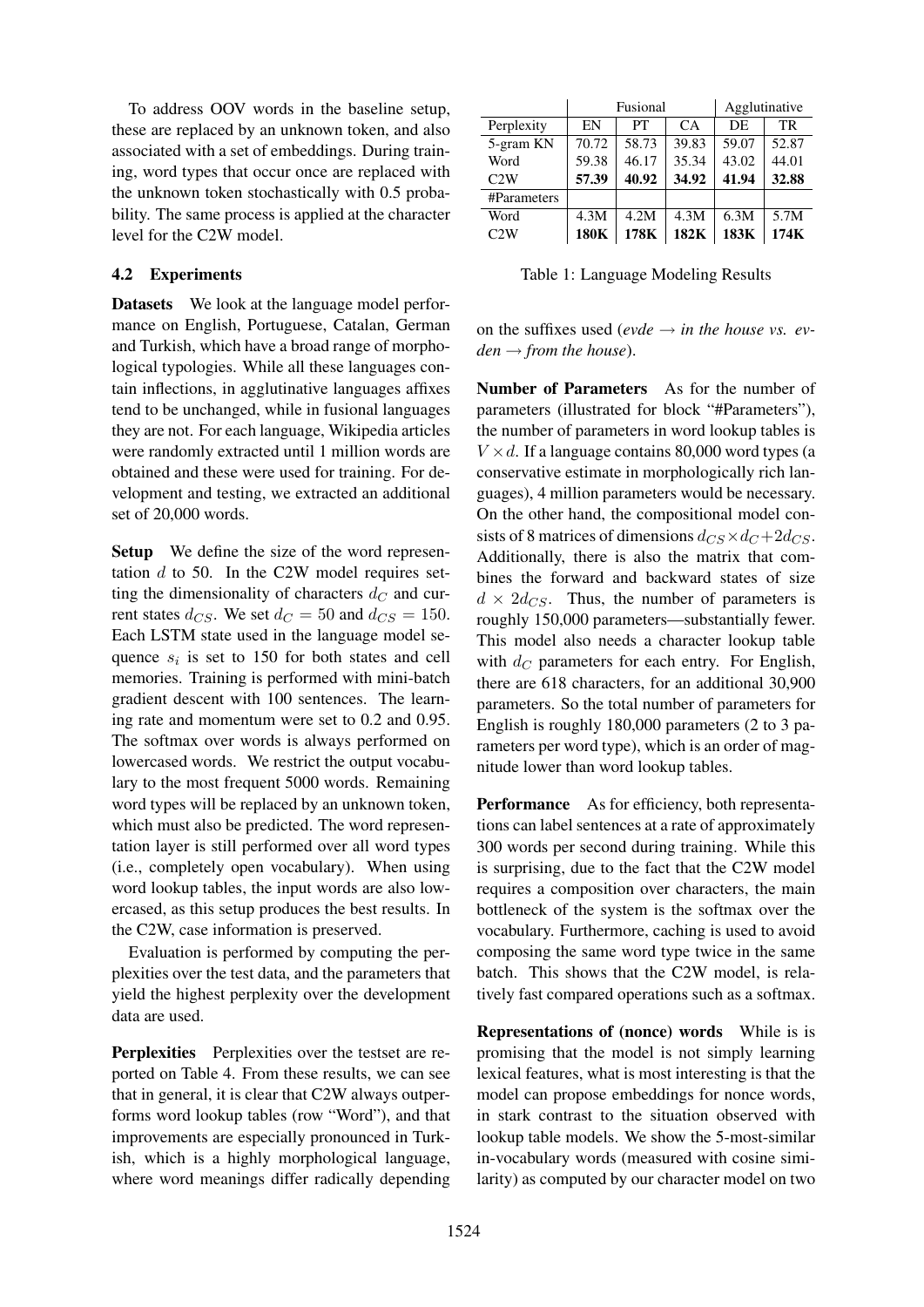| increased | John    | <b>Noahshire</b> | phding      |
|-----------|---------|------------------|-------------|
| reduced   | Richard | Nottinghamshire  | mixing      |
| improved  | George  | <b>Bucharest</b> | modelling   |
| expected  | James   | Saxony           | styling     |
| decreased | Robert  | Johannesburg     | blaming     |
| targeted  | Edward  | Gloucestershire  | christening |

Table 2: Most-similar in-vocabular words under the C2W model; the two query words on the left are in the training vocabulary, those on the right are nonce (invented) words.

in-vocabulary words and two nonce words<sup>1</sup>. This makes our model generalize significantly better than lookup tables that generally use unknown tokens for OOV words. Furthermore, this ability to generalize is much more similar to that of human beings, who are able to infer meanings for new words based on its form.

### 5 Experiments: Part-of-speech Tagging

As a second illustration of the utility of our model, we turn to POS tagging. As morphology is a strong indicator for syntax in many languages, a much effort has been spent engineering features (Nakagawa et al., 2001; Mueller et al., 2013). We now show that some of these features can be learnt automatically using our model.

#### 5.1 Bi-LSTM Tagging Model

Our tagging model is likewise novel, but very straightforward. It builds a Bi-LSTM over words as illustrated in Figure 3. The input of the model is a sequence of features  $f(w_1), \ldots, f(w_n)$ . Once again, word vectors can either be generated using the C2W model  $f(w_i) = e_{w_i}^C$ , or word lookup tables  $f(w_i) = e_{w_i}^W$ . We also test the usage of hand-engineered features, in which case  $f_1(w_i), \ldots, f_n(w_i)$ . Then, the sequential features  $f(w_1), \ldots, f(w_n)$  are fed into a bidirectional LSTM model, obtaining the forward states  $\mathbf{s}_0^f$  $\mathbf{S}_0^f, \ldots, \mathbf{S}_n^f$  and the backward states  $\mathbf{s}_{N+1}^b, \ldots, \mathbf{s}_0^b$ . Thus, state  $s_i^f$  $i$  contains the information of all words from 0 to i and  $s_i^b$  from n to i. The forward and backward states are combined, for each index from 1 to  $n$ , as follows:

$$
\mathbf{l}_i = \tanh(\mathbf{L}^f \mathbf{s}_i^f + \mathbf{L}^b \mathbf{s}_i^b + \mathbf{b}_l),
$$

where  $\mathbf{L}^{f}$ ,  $\mathbf{L}^{b}$  and  $\mathbf{b}_{l}$  are parameters defining how the forward and backward states are combined.

The size of the forward  $s^f$  and backward states  $s<sup>b</sup>$  and the combined state 1 are hyperparameters of the model, denoted as  $d_{WS}^f$ ,  $d_{WS}^b$  and  $d_{WS}$ , respectively. Finally, the output labels for index  $i$ are obtained as a softmax over the POS tagset, by projecting the combined state  $l_i$ .



Figure 3: Illustration of our neural network for POS tagging.

#### 5.2 Experiments

Datasets For English, we conduct experiments on the Wall Street Journal of the Penn Treebank dataset (Marcus et al., 1993), using the standard splits (sections 1–18 for train, 19–21 for tuning and 22–24 for testing). We also perform tests on 4 other languages, which we obtained from the CoNLL shared tasks (Martí et al., 2007; Brants et al., 2002; Afonso et al., 2002; Atalay et al., 2003). While the PTB dataset provides standard train, tuning and test splits, there are no tuning sets in the datasets in other languages, so we withdraw the last 100 sentences from the training dataset and use them for tuning.

Setup The POS model requires two sets of hyperparameters. Firstly, words must be converted into continuous representations and the same hyperparametrization as in language modeling (Section 4) is used. Additionally, we also compare to the convolutional model of Santos and Zadrozny (2014), which also requires the dimensionality for characters and the word representation size, which are set to 50 and 150, respectively. Secondly, words representations are combined to en-

<sup>1</sup> software submitted as supplementary material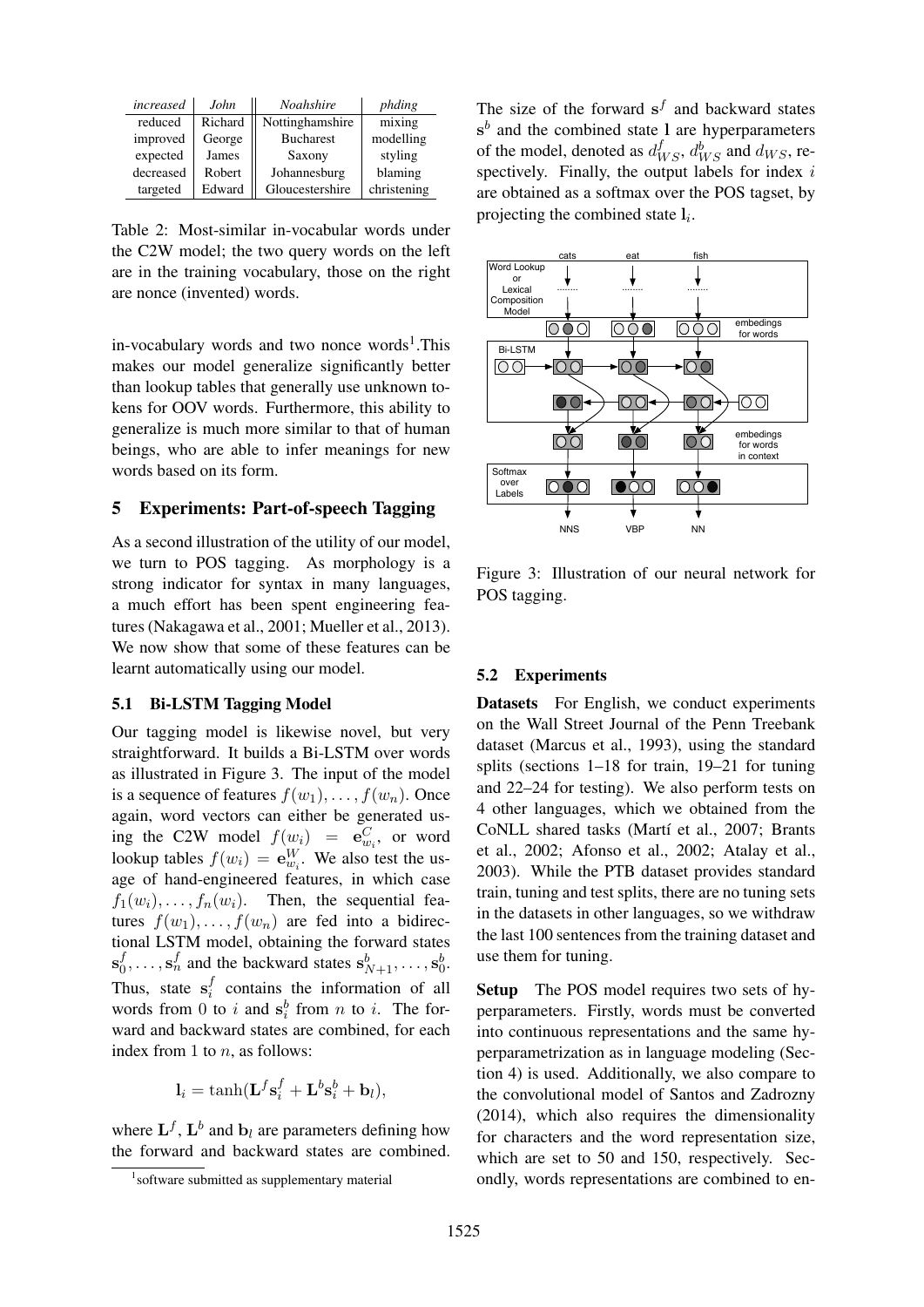code context. Our POS tagger has three hyperparameters  $d_{WS}^f$ ,  $d_{WS}^b$  and  $d_{WS}$ , which correspond to the sizes of LSTM states, and are all set to 50. As for the learning algorithm, use the same setup (learning rate, momentum and mini-batch sizes) as used in language modeling.

Once again, we replace OOV words with an unknown token, in the setup that uses word lookup tables, and the same with OOV characters in the C2W model. In setups using pre-trained word embeddings, we consider a word an OOV if it was not seen in the labelled training data as well as in the unlabeled data used for pre-training.

Compositional Model Comparison A comparison of different recurrent neural networks for the C2W model is presented in Table 3. We used our proposed tagger tagger in all experiments and results are reported for the English Penn Treebank. Results on label accuracy test set is shown in the column "acc". The number of parameters in the word composition model is shown in the column "parameters". Finally, the number of words processed at test time per second are shown in column "words/sec".

We observe that approaches using RNN yield worse results than their LSTM counterparts with a difference of approximately 2%. This suggests that while regular RNNs can learn shorter character sequence dependencies, they are not ideal to learn longer dependencies. LSTMs, on the other hand, seem to effectively obtain relatively higher results, on par with using word look up tables (row "Word Lookup"), even when using forward (row "Forward LSTM") and backward (row "Backward LSTM") LSTMs individually. The best results are obtained using the bidirectional LSTM (row "Bi-LSTM"), which achieves an accuracy of 97.29% on the test set, surpassing the word lookup table. The convolution model (Santos and Zadrozny, 2014) obtained slightly lower results (row "Convolutional (S&Z)"), we think this is because the convolutional model uses a max-pooling layer over series of window convolutions. As order is only perserved within windows, longer distance dependences are unobserved.

There are approximately 40k lowercased word types in the training data in the PTB dataset. Thus, a word lookup table with 50 dimensions per type contains approximately 2 million parameters. In the C2W models, the number of characters types (including uppercase and lowercase) is approxi-

|                       | acc   | parameters        | words/sec |
|-----------------------|-------|-------------------|-----------|
| Word Lookup           | 96.97 | 2000 <sub>k</sub> | 6K        |
| Convolutional (S&Z)   | 96.80 | 42.5k             | 4K        |
| <b>Forward RNN</b>    | 95.66 | 17.5k             | 4Κ        |
| <b>Backward RNN</b>   | 95.52 | 17.5k             | 4Κ        |
| <b>Bi-RNN</b>         | 95.93 | 40k               | 3K        |
| <b>Forward LSTM</b>   | 97.12 | 80k               | 3K        |
| <b>Backward LSTM</b>  | 97.08 | 80k               | 3K        |
| Bi-LSTM $d_{CS} = 50$ | 97.22 | 70k               | 3K        |
| <b>Bi-LSTM</b>        | 97.36 | 150k              | 2K        |

Table 3: POS accuracy results for the English PTB using word representation models.

mately 80. Thus, the character look up table consists of only 4k parameters, which is negligible compared to the number of parameters in the compositional model, which is once again 150k parameters. One could argue that results in the Bi-LSTM model are higher than those achieved by other models as it contains more parameters, so we set the state size  $d_{CS} = 50$  (row "Bi-LSTM"  $d_{CS} = 50$ ") and obtained similar results.

In terms of computational speed, we can observe that there is a more significant slowdown when applying the C2W models compared to language modeling. This is because there is no longer a softmax over the whole word vocabulary as the main bottleneck of the network. However, we can observe that while the Bi-LSTM system is 3 times slower, it is does not significantly hurt the performance of the system.

Results on Multiple Languages Results on 5 languages are shown in Table 4. In general, we can observe that the model using word lookup tables (row "Word") performs consistently worse than the C2W model (row "C2W"). We also compare our results with Stanford's POS tagger, with the default set of features, found in Table 4. Results using these tagger are comparable or better than state-of-the-art systems. We can observe that in most cases we can slightly outperform the scores obtained using their tagger. This is a promising result, considering that we use the same training data and do not handcraft any features. Furthermore, we can observe that for Turkish, our results are significantly higher  $(>4\%)$ .

Comparison with Benchmarks Most state-ofthe-art POS tagging systems are obtained by either learning or handcrafting good lexical features (Manning, 2011; Sun, 2014) or using ad-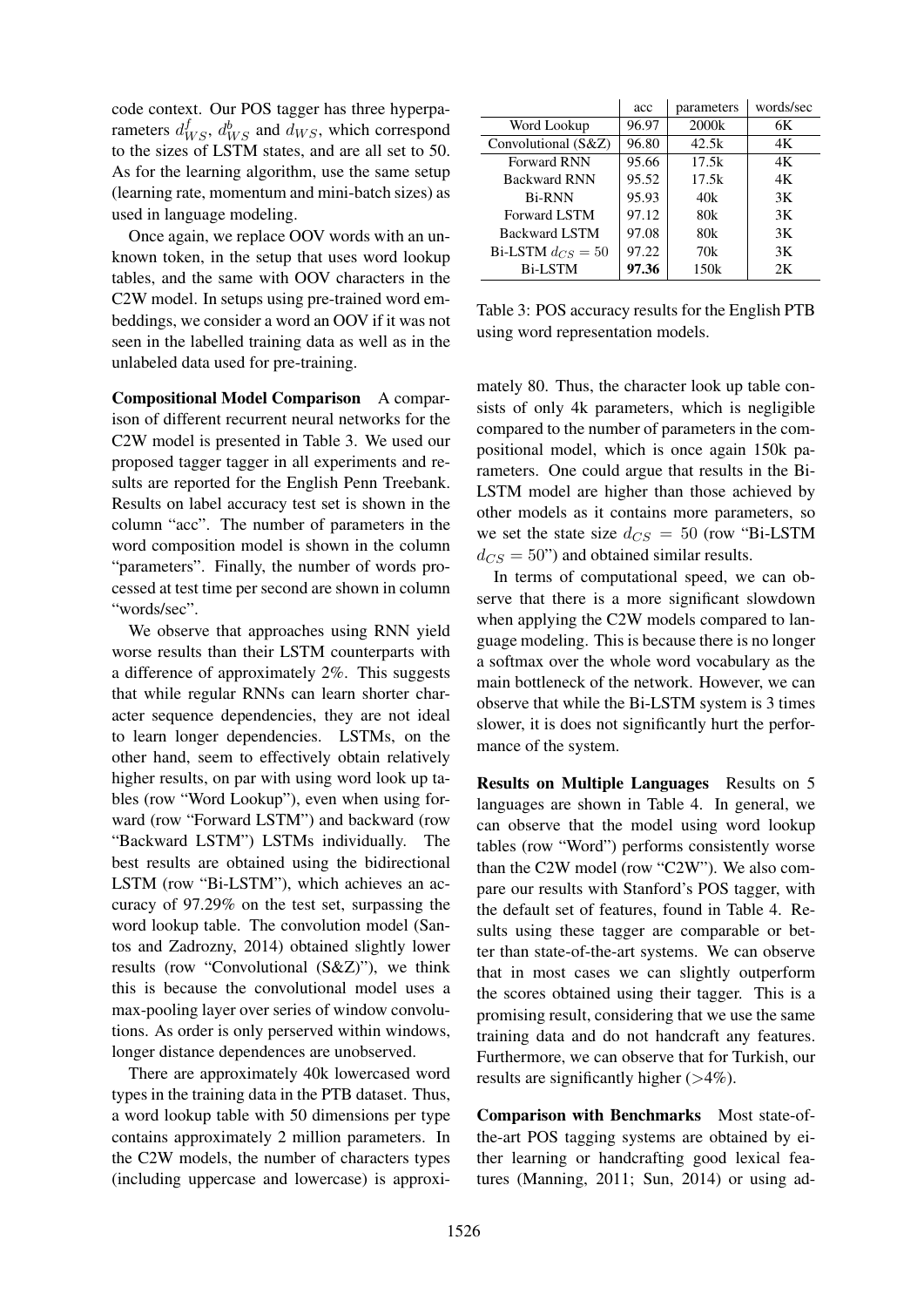| System   | Fusional |       |       | Agglutinative |       |
|----------|----------|-------|-------|---------------|-------|
|          | EN       | PТ    | CA    | DE.           | TR.   |
| Word     | 96.97    | 95.67 | 98.09 | 97.51         | 83.43 |
| C2W      | 97.36    | 97.47 | 98.92 | 98.08         | 91.59 |
| Stanford | 97.32    | 97.54 | 98.76 | 97.92         | 87.31 |

Table 4: POS accuracies on different languages

ditional raw data to learn features in an unsupervised fashion. Generally, optimal results are obtained by performing both. Table 5 shows the current Benchmarks in this task for the English PTB. Accuracies on the test set is reported on column "acc". Columns "+feat" and "+data" define whether hand-crafted features are used and whether additional data was used. We can see that even without feature engineering or unsupervised pretraining, our C2W model (row "C2W") is on par with the current state-of-the-art system (row "structReg"). However, if we add hand-crafted features, we can obtain further improvements on this dataset (row "C2W + features").

However, there are many words that do not contain morphological cues to their part-of-speech. For instance, the word *snake* does not contain any morphological cues that determine its tag. In these cases, if they are not found labelled in the training data, the model would be dependent on context to determine their tags, which could lead to errors in ambiguous contexts. Unsupervised training methods such as the Skip-n-gram model (Mikolov et al., 2013) can be used to pretrain the word representations on unannotated corpora. If such pretraining places *cat*, *dog* and *snake* near each other in vector space, and the supervised POS data contains evidence that *cat* and *dog* are nouns, our model will be likely to label *snake* with the same tag.

We train embeddings using English wikipedia with the dataset used in (Ling et al., 2015), and the Structured Skip-n-gram model. Results using pre-trained word lookup tables and the C2W with the pre-trained word lookup tables as additional parameters are shown in rows "word(sskip)" and "C2W + word(sskip)". We can observe that both systems can obtain improvements over their random initializations (rows "word" and (C2W)).

Finally, we also found that when using the C2W model in conjunction pre-trained word embeddings, that adding a non-linearity to the representations extracted from the C2W model  $\mathbf{e}_w^C$  improves the results over using a simple linear trans-

|                                | $+$ feat | +data | acc   |
|--------------------------------|----------|-------|-------|
| word                           | no       | no    | 96.70 |
| C2W                            | no       | no    | 97.36 |
| word+features                  | yes      | no    | 97.34 |
| $C2W +$ features               | yes      | no    | 97.57 |
| Stanford 2.0 (Manning, 2011)   | yes      | no    | 97.32 |
| structReg $(Sun, 2014)$        | yes      | no    | 97.36 |
| word (sskip)                   | no       | yes   | 97.42 |
| $C2W + word$ (sskip)           | no       | yes   | 97.54 |
| $C2W(tanh)+word$ (sskip)       | no       | yes   | 97.78 |
| Morče (Spoustová et al., 2009) | yes      | yes   | 97.44 |
| SCCN (Søgaard, 2011)           | yes      | yes   | 97.50 |

Table 5: POS accuracy result comparison with state-of-the-art systems for the English PTB.

formation (row "C2W(tanh)+word (sskip)"). This setup, obtains 0.28 points over the current state-ofthe-art system(row "SCCN").

#### 5.3 Discussion

It is important to refer here that these results do not imply that our model always outperforms existing benchmarks, in fact in most experiments, results are typically fairly similar to existing systems. Even in Turkish, using morphological analysers in order to extract additional features could also accomplish similar results. The goal of our work is not to overcome existing benchmarks, but show that much of the feature engineering done in the benchmarks can be learnt automatically from the task specific data. More importantly, we wish to show large dimensionality word look tables can be compacted into a lookup table using characters and a compositional model allowing the model scale better with the size of the training data. This is a desirable property of the model as data becomes more abundant in many NLP tasks.

### 6 Related Work

Our work, which learns representations without relying on word lookup tables has not been explored to our knowledge. In essence, our model attempts to learn lexical features automatically while compacting the model by reducing the redundancy found in word lookup tables. Individually, these problems have been the focus of research in many areas.

Lexical information has been used to augment word lookup tables. Word representation learning can be thought of as a process that takes a string as input representing a word and outputs a set of values that represent a word in vector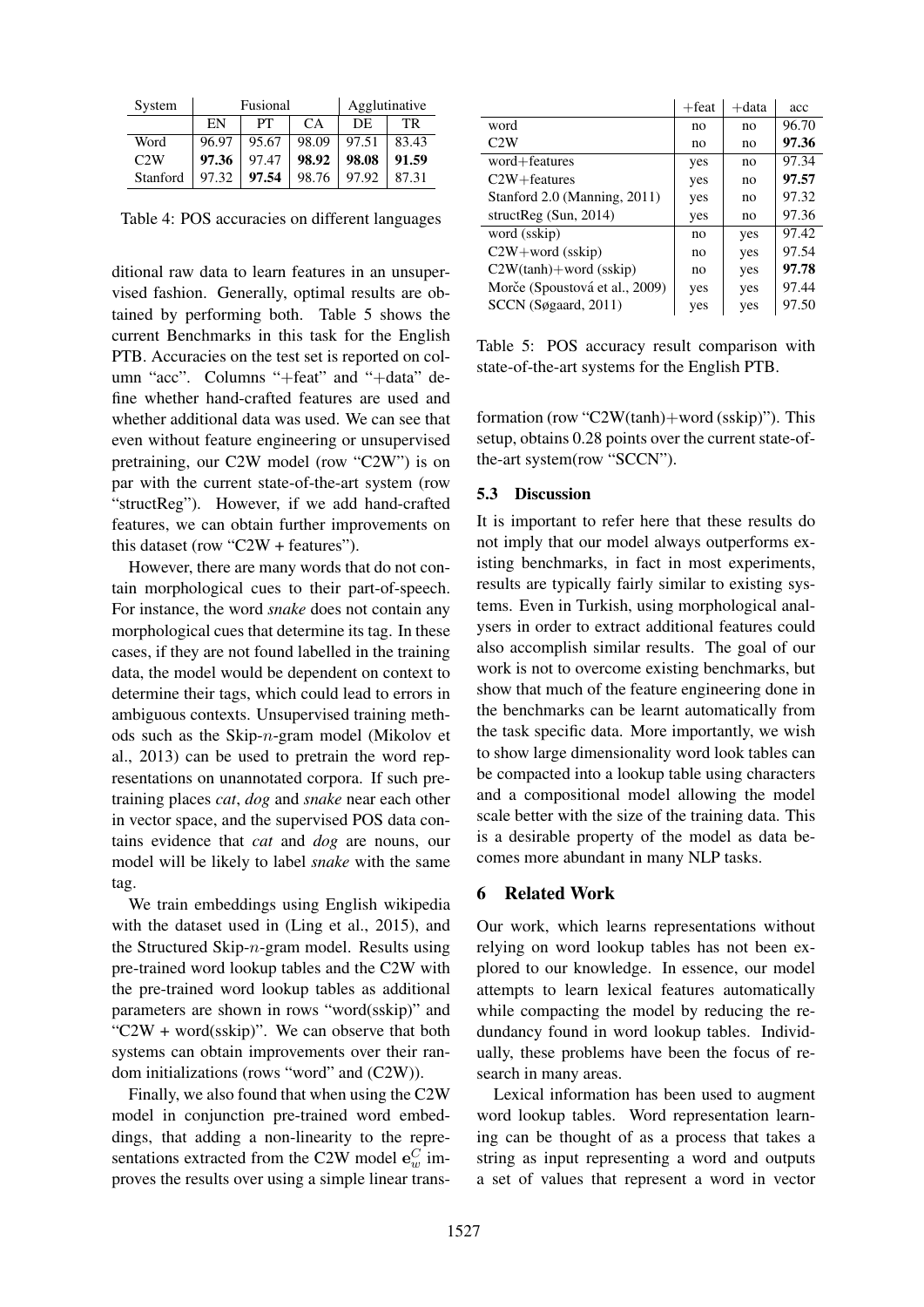space. Using word lookup tables is one possible approach to accomplish this. Many methods have been used to augment this model to learn lexical features with an additional model that is jointly maximized with the word lookup table. This is generally accomplished by either performing a component-wise addition of the embeddings produced by word lookup tables (Chen et al., 2015), and that generated by the additional lexical model, or simply concatenating both representations (Santos and Zadrozny, 2014). Many models have been proposed, the work in (Collobert et al., 2011) refers that additional features sets  $F_i$  can be added to the one-hot representation and multiple lookup tables  $\mathbf{I}_{F_i}$  can be learnt to project each of the feature sets to the same low-dimensional vector  $\mathbf{e}_w^W$ . For instance, the work in (Botha and Blunsom, 2014) shows that using morphological analyzers to generate morphological features, such as stems, prefixes and suffixes can be used to learn better representations for words. A problem with this approach is the fact that the model can only learn from what has been defined as feature sets. The models proposed in (Santos and Zadrozny, 2014; Chen et al., 2015) allow the model to arbitrary extract meaningful lexical features from words by defining compositional models over characters. The work in (Chen et al., 2015) defines a simple compositional model by summing over all characters in a given word, while the work in (Santos and Zadrozny, 2014) defines a convolutional network, which combines windows of characters and a max-pooling layer to find important morphological features. The main drawback of these methods is that character order is often neglected, that is, when summing over all character embeddings, words such as *dog* and *god* would have the same representation according to the lexical model. Convolutional model are less susceptible to these problems as they combine windows of characters at each convolution, where the order within the window is preserved. However, the order between extracted windows is not, so the problem still persists for longer words, such as those found in agglutinative languages. Yet, these approaches work in conjunction with a word lookup table, as they compensate for this inability. Aside from neural approaches, characterbased models have been applied to address multiple lexically oriented tasks, such as transliteration (Kang and Choi, 2000) and twitter normalization (Xu et al., 2013; Ling et al., 2013).

Compacting models has been a focus of research in tasks, such as language modeling and machine translation, as extremely large models can be built with the large amounts of training data that are available in these tasks. In language modeling, it is frequent to prune higher order ngrams that do not encode any additional information (Seymore and Rosenfeld, 1996; Stolcke, 1998; Moore and Quirk, 2009). The same be applied in machine translation (Ling et al., 2012; Zens et al., 2012) by removing longer translation pairs that can be replicated using smaller ones. In essence our model learns regularities at the subword level that can be leveraged for building more compact word representations.

Finally, our work has been applied to dependency parsing and found similar improvements over word models in morphologically rich languages (Ballesteros et al., 2015).

# 7 Conclusion

We propose a C2W model that builds word embeddings for words without an explicit word lookup table. Thus, it benefits from being sensitive to lexical aspects within words, as it takes characters as atomic units to derive the embeddings for the word. On POS tagging, our models using characters alone can still achieve comparable or better results than state-of-the-art systems, without the need to manually engineer such lexical features. Although both language modeling and POS tagging both benefit strongly from morphological cues, the success of our models in languages with impoverished morphological cues shows that it is able to learn non-compositional aspects of how letters fit together.

The code for the C2W model and our language model and POS tagger implementations is available from https://github.com/wlin12/ JNN.

### Acknowledgements

The PhD thesis of Wang Ling is supported by FCT grant SFRH/BD/51157/2010. This research was supported in part by the U.S. Army Research Laboratory, the U.S. Army Research Office under contract/grant number W911NF-10-1-0533 and NSF IIS-1054319 and FCT through the plurianual contract UID/CEC/50021/2013 and grant number SFRH/BPD/68428/2010.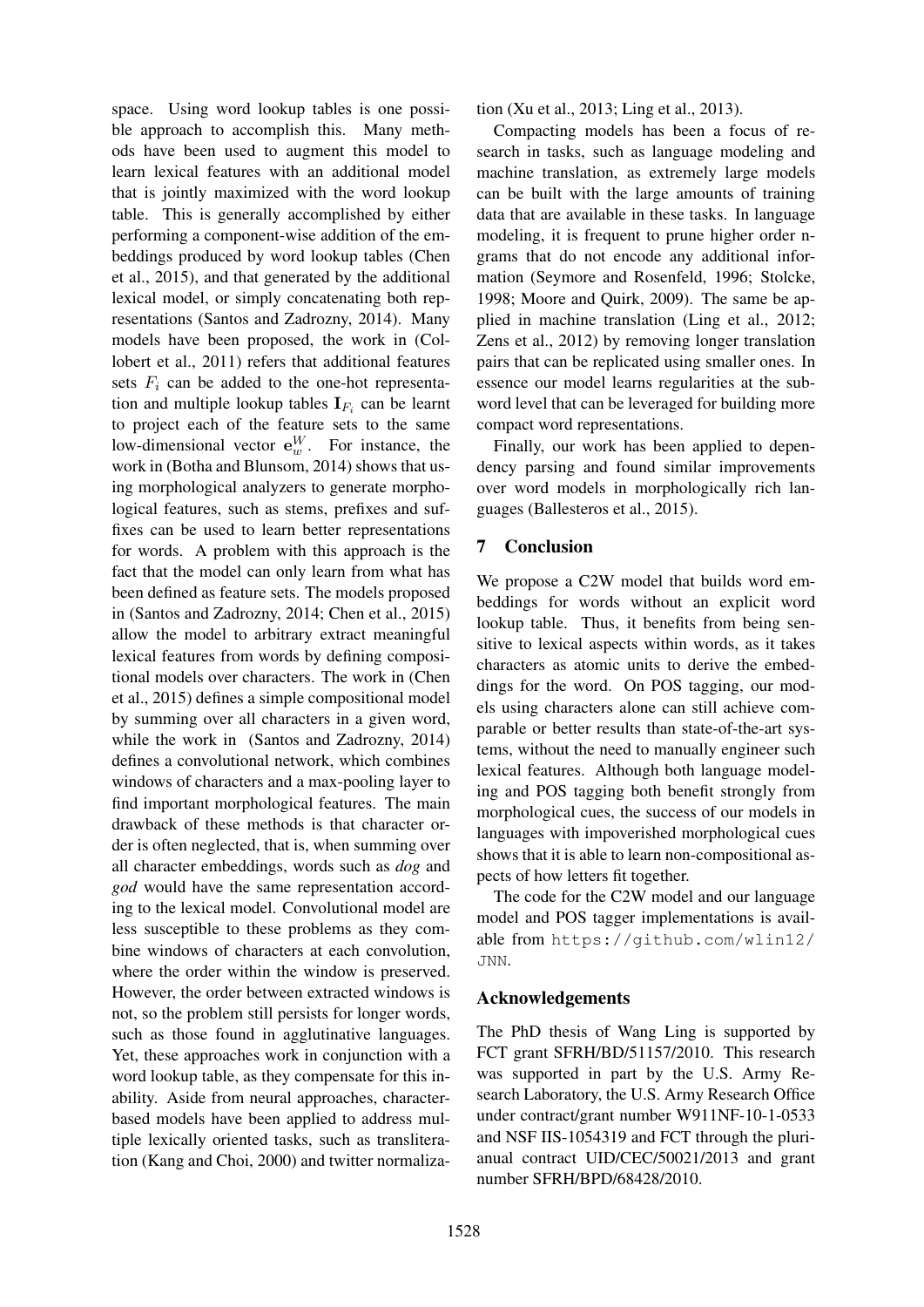#### References

- Susana Afonso, Eckhard Bick, Renato Haber, and Diana Santos. 2002. "Floresta sintá(c)tica": a treebank for Portuguese. In *Proc. LREC*.
- Nart B. Atalay, Kemal Oflazer, and Bilge Say. 2003. The annotation process in the Turkish treebank. In *In Proc. the 4th International Workshop on Linguistically Interpreted Corpora (LINC)*.
- Miguel Ballesteros, Chris Dyer, and Noah A. Smith. 2015. Improved transition-based parsing by modeling characters instead of words with LSTMs. In *Proc. EMNLP*.
- Jan A. Botha and Phil Blunsom. 2014. Compositional morphology for word representations and language modelling. In *Proc. ICML*.
- Sabine Brants, Stefanie Dipper, Silvia Hansen, Wolfgang Lezius, and George Smith. 2002. The TIGER treebank.
- Danqi Chen and Christopher D. Manning. 2014. A fast and accurate dependency parser using neural networks. In *Proc. EMNLP*.
- Xinxiong Chen, Lei Xu, Zhiyuan Liu, Maosong Sun, and Huanbo Luan. 2015. Joint learning of character and word embeddings.
- Kyunghyun Cho, Bart van Merrienboer, Caglar Gulcehre, Dzmitry Bahdanau, Fethi Bougares, Holger Schwenk, and Yoshua Bengio. 2014. Learning phrase representations using RNN encoder–decoder for statistical machine translation. In *Proc. EMNLP*.
- Ronan Collobert, Jason Weston, Léon Bottou, Michael Karlen, Koray Kavukcuoglu, and Pavel Kuksa. 2011. Natural language processing (almost) from scratch. *JMLR*.
- Ferdinand de Saussure. 1916. *Course in General Linguistics*.
- Alex Graves and Jürgen Schmidhuber. 2005. Framewise phoneme classification with bidirectional LSTM and other neural network architectures. *Neural Networks*.
- Sepp Hochreiter and Jürgen Schmidhuber. 1997. Long short-term memory. *Neural Comput.*, 9(8).
- Nal Kalchbrenner and Phil Blunsom. 2013. Recurrent continuous translation models. In *Proc. EMNLP*.
- Byung-Ju Kang and Key-Sun Choi. 2000. Automatic transliteration and back-transliteration by decision tree learning. In *LREC*.
- Jiwei Li, Dan Jurafsky, and Eduard H. Hovy. 2015. When are tree structures necessary for deep learning of representations? *CoRR*, abs/1503.00185.
- Wang Ling, João Graça, Isabel Trancoso, and Alan Black. 2012. Entropy-based pruning for phrasebased machine translation. In *Proc. EMNLP*.
- Wang Ling, Chris Dyer, Alan W Black, and Isabel Trancoso. 2013. Paraphrasing 4 microblog normalization. In *Proc. EMNLP*.
- Wang Ling, Chris Dyer, Alan Black, and Isabel Trancoso. 2015. Two/too simple adaptations of word2vec for syntax problems. In *Proc. NAACL*.
- Shujie Liu, Nan Yang, Mu Li, and Ming Zhou. 2014. A recursive recurrent neural network for statistical machine translation. In *Proc. ACL*.
- Thang Luong, Richard Socher, and Christopher Manning. 2013. Better word representations with recursive neural networks for morphology. In *Proc. CoNLL*.
- Christopher D. Manning. 2011. Part-of-speech tagging from 97% to 100%: Is it time for some linguistics? In *Proc. CICLing*.
- Mitchell P. Marcus, Mary Ann Marcinkiewicz, and Beatrice Santorini. 1993. Building a large annotated corpus of English: The Penn treebank. *Comput. Linguist.*
- William Marslen-Wilson and Lorraine K. Tyler. 1998. Rules, representations, and the English past tense. *Trends in Cognitive Science*, 2(11).
- M. Antonia Martí, Mariona Taulé, Lluís Márquez, and Manuel Bertran. 2007. CESS-ECE: A multilingual and multilevel annotated corpus. In *Proc. LREC*.
- Tomas Mikolov, Martin Karafiát, Lukas Burget, Jan Cernockỳ, and Sanjeev Khudanpur. 2010. Recurrent neural network based language model. In *Proc. Interspeech*.
- Tomas Mikolov, Ilya Sutskever, Kai Chen, Greg S. Corrado, and Jeff Dean. 2013. Distributed representations of words and phrases and their compositionality. In *Proc. NIPS*.
- Robert C. Moore and Chris Quirk. 2009. Less is more: significance-based n-gram selection for smaller, better language models. In *Proc. EMNLP*.
- Thomas Mueller, Helmut Schmid, and Hinrich Schütze. 2013. Efficient higher-order CRFs for morphological tagging. In *Proc. EMNLP*.
- Tetsuji Nakagawa, Taku Kudoh, and Yuji Matsumoto. 2001. Unknown word guessing and part-of-speech tagging using support vector machines. In *In Proc. the Sixth Natural Language Processing Pacific Rim Symposium*.
- Cicero D. Santos and Bianca Zadrozny. 2014. Learning character-level representations for part-ofspeech tagging. In *Proc. ICML*.
- Kristie Seymore and Ronald Rosenfeld. 1996. Scalable backoff language models. In *Proc. ICSLP*.